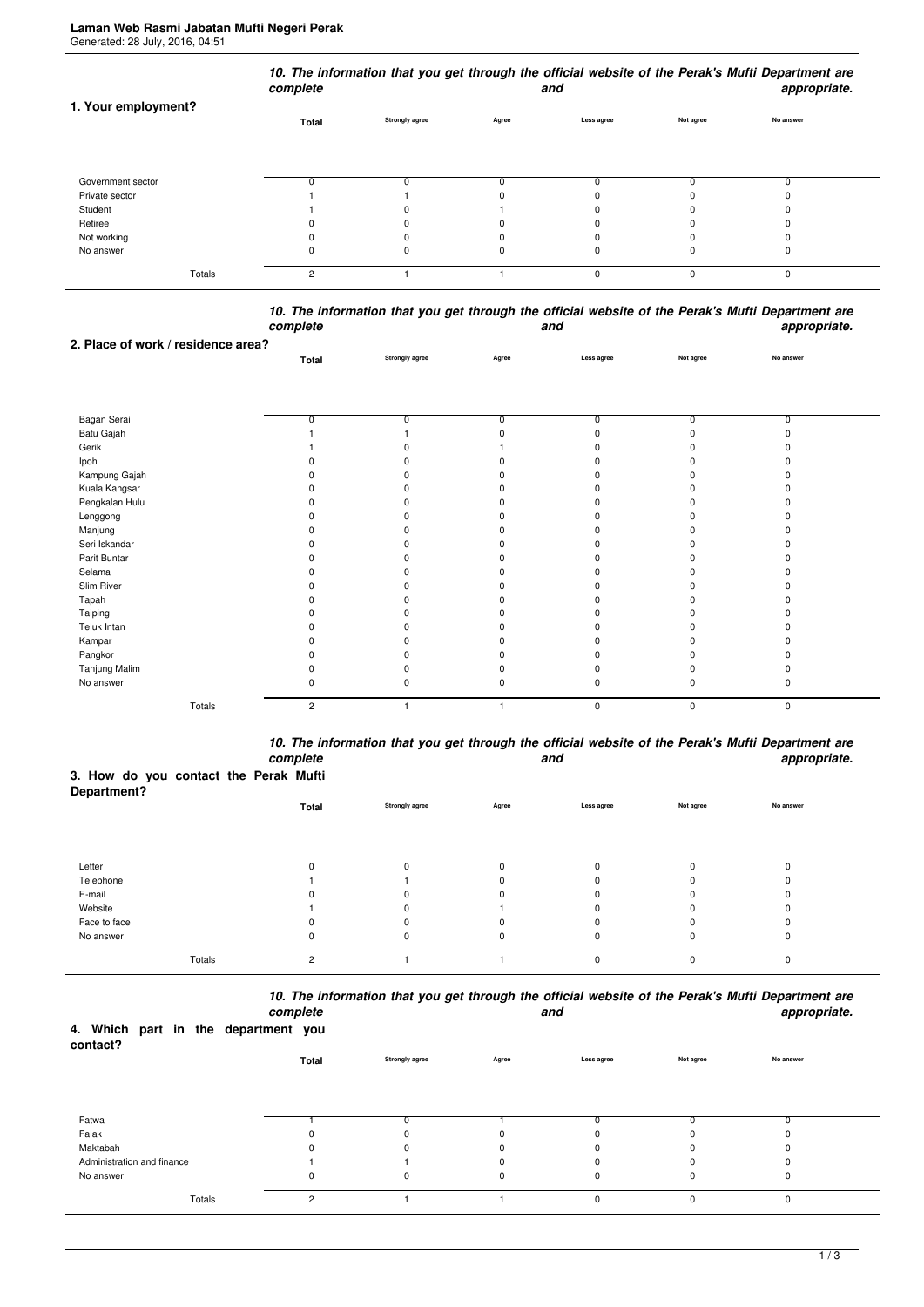| 5. Please indicate the services provided by      | complete       |                       |       | and         |             | 10. The information that you get through the official website of the Perak's Mufti Department are<br>appropriate. |  |
|--------------------------------------------------|----------------|-----------------------|-------|-------------|-------------|-------------------------------------------------------------------------------------------------------------------|--|
| this department.                                 |                |                       |       |             |             |                                                                                                                   |  |
|                                                  | Total          | <b>Strongly agree</b> | Agree | Less agree  | Not agree   | No answer                                                                                                         |  |
|                                                  |                |                       |       |             |             |                                                                                                                   |  |
| The Issuance Of Fatwa                            |                | 0                     |       |             |             | 0                                                                                                                 |  |
| Management Of Tauliah                            |                |                       |       |             |             |                                                                                                                   |  |
| Self Declaration Friday                          |                |                       |       |             |             |                                                                                                                   |  |
| <b>Islamic Concern</b>                           |                |                       |       |             |             |                                                                                                                   |  |
| Determination / Check Direction Of<br>Qiblah     | 0              | 0                     | 0     |             | 0           | 0                                                                                                                 |  |
| Preparation Of Hijri Timetable / Prayer<br>Times | 0              | 0                     | 0     | $\Omega$    | $\mathbf 0$ | $\Omega$                                                                                                          |  |
| Sun's Observation / Moon's Observation           | 0              | 0                     | 0     |             | $\Omega$    | ŋ                                                                                                                 |  |
| No answer                                        | 0              | 0                     | O     |             | 0           | 0                                                                                                                 |  |
| Totals                                           | $\overline{c}$ |                       |       | $\mathbf 0$ | $\mathbf 0$ | 0                                                                                                                 |  |

## *10. The information that you get through the official website of the Perak's Mufti Department are* **and** and **appropriate.**

|                   |  | complete                                    |
|-------------------|--|---------------------------------------------|
|                   |  | 6. Your opinion about management            |
|                   |  | ccredited teaching service to teach Islamic |
| in state of Perak |  |                                             |

|                   | Total  | <b>Strongly agree</b> | Agree | Less agree | Not agree | No answer |  |
|-------------------|--------|-----------------------|-------|------------|-----------|-----------|--|
|                   |        |                       |       |            |           |           |  |
| Excellent         |        |                       |       |            |           | 0         |  |
| Very satisfactory |        |                       |       |            | ŋ         | 0         |  |
| Satisfactory      |        |                       |       |            |           | 0         |  |
| Less satisfactory |        |                       |       |            |           | 0         |  |
| Not satisfactory  |        |                       |       |            |           | 0         |  |
| No answer         |        |                       | 0     |            | 0         | 0         |  |
| Totals            | $\sim$ |                       |       | $\Omega$   | $\Omega$  | 0         |  |

## *10. The information that you get through the official website of the Perak's Mufti Department are*

| Recognition credential of<br>7.<br>teaching to candidates who managed to<br>brings many benefits to the community. | complete<br>Islamic |                       |       | and        |           | iv. The implification and you get anough the onicial website of the Feran's matti beparament are<br>appropriate. |
|--------------------------------------------------------------------------------------------------------------------|---------------------|-----------------------|-------|------------|-----------|------------------------------------------------------------------------------------------------------------------|
|                                                                                                                    | Total               | <b>Strongly agree</b> | Agree | Less agree | Not agree | No answer                                                                                                        |
| Strongly agree                                                                                                     |                     |                       |       | n          |           |                                                                                                                  |
| Agree                                                                                                              |                     |                       |       |            |           |                                                                                                                  |
| Less agree                                                                                                         |                     |                       |       |            |           |                                                                                                                  |
| Not agree                                                                                                          |                     |                       |       | n          |           |                                                                                                                  |
| No answer                                                                                                          |                     |                       |       | 0          |           |                                                                                                                  |
| Totals                                                                                                             | $\overline{2}$      |                       |       | 0          | O         | $\Omega$                                                                                                         |

*10. The information that you get through the official website of the Perak's Mufti Department are complete and appropriate.*

**8. Service of checking qiblah direction that provided is:**

| provided is.      | Total          | Strongly agree | Agree | Less agree  | Not agree | No answer |  |
|-------------------|----------------|----------------|-------|-------------|-----------|-----------|--|
|                   |                |                |       |             |           |           |  |
| Excellent         | 0              |                |       |             |           |           |  |
| Very satisfactory |                |                |       | $\Omega$    |           |           |  |
| Satisfactory      |                |                |       | $\Omega$    |           |           |  |
| Less satisfactory |                |                |       |             |           |           |  |
| Not satisfactory  |                |                |       |             |           |           |  |
| No answer         | 0              | 0              |       | $\mathbf 0$ | 0         | υ         |  |
| Totals            | $\overline{2}$ |                |       | $\mathbf 0$ | $\Omega$  | $\Omega$  |  |